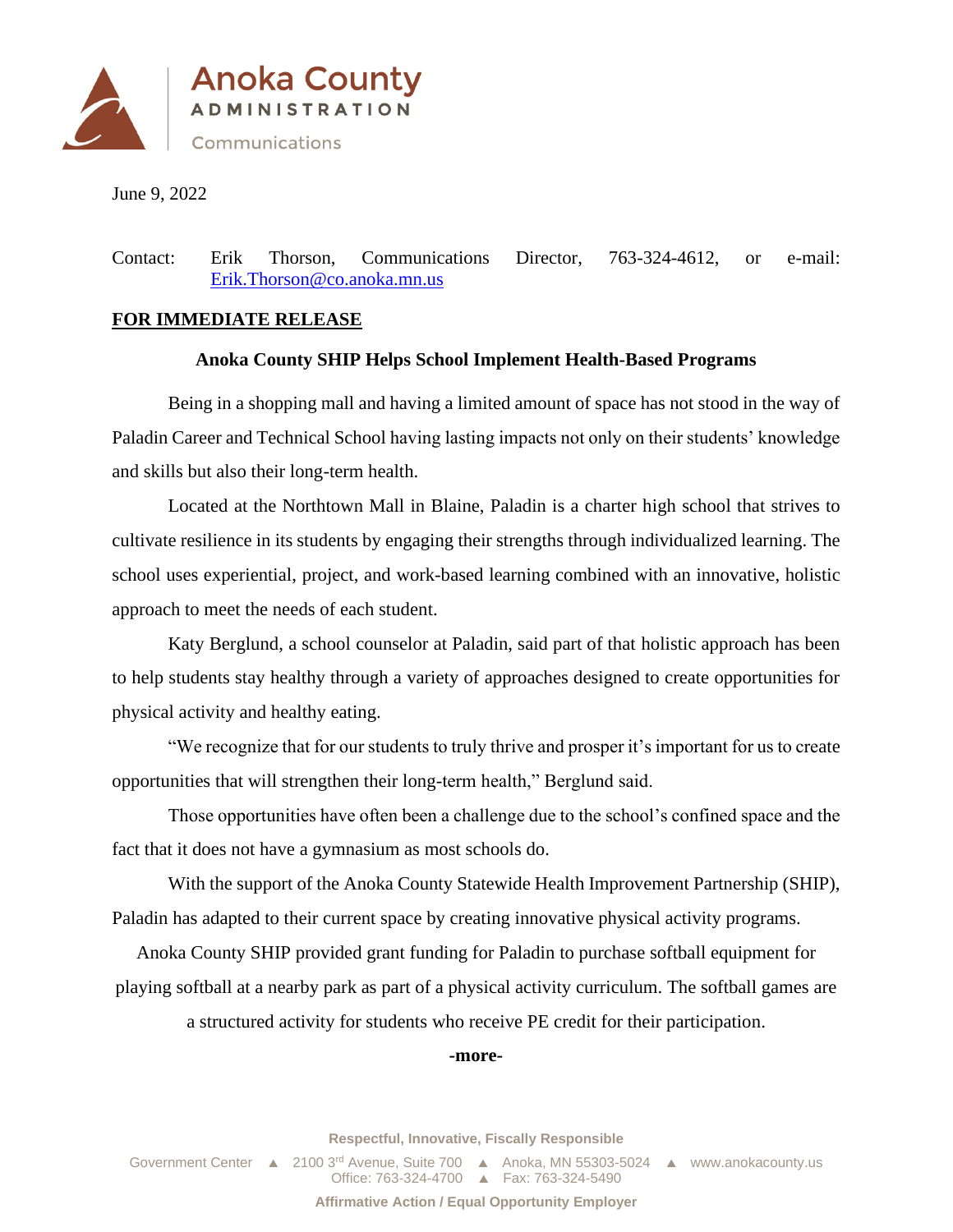## **Anoka County SHIP Helps School Implement Health-Based Programs** – Add 1

Through SHIP, Paladin was also able to purchase exercise equipment, which is housed in the cafeteria; students use the equipment during designated PE time, lunch, and during their free hours. This space allows students to complete their PE credit on-site.

The school also purchased a ping pong table, ping pong paddles, and ping pong balls. Students organize in-house competitions, and it has become a treasured Paladin item.

"The ping pong table has helped with relieving stress and with building relationships," Paladin student Devon Thompson said. "It's helped me get to know students and staff better."

In addition to increased opportunities for physical activity, over the past few years Paladin has implemented other projects directed at the physical health and well-being of both students and staff. Those efforts include adding an indoor garden system that grows greens and herbs yearround, a bike repair and bicycling education program, and a healthy hydration project to increase water consumption. Paladin also hosts family engagement wellness events focused on e-cigarette and vaping education for parents, healthy snack demonstration and sampling, mental health services, tobacco cessation, COVID vaccination and others. They have offered staff opportunities to participate in healthy cooking classes, have healthy snacks from a snack bar onsite, and practice yoga with one another to support their physical and mental well-being.

"SHIP funds have created a means to provide multiple options for students to participate in individual and group activities that they would not otherwise access," said Maria Hartwell, school social worker at Paladin. "These experiences have increased student resilience and strengthened our school community."

"Anoka County SHIP is proud to partner with Paladin Career and Technical School on these and other projects," said Jamie Kenealy, Anoka County SHIP educator. "That partnership is helping to create significant, and long-term benefits that will follow the students long after they have graduated."

SHIP is a state-based program that works at the local level to support healthier communities by expanding opportunities for active living, healthy eating, well-being, and commercial tobaccofree living.

Hartwell said that the current space restraints faced by Paladin will ease when they move to a new Coon Rapids location in Summer 2022. However, the school plans to continue its focus on the whole health of the students even after the move.